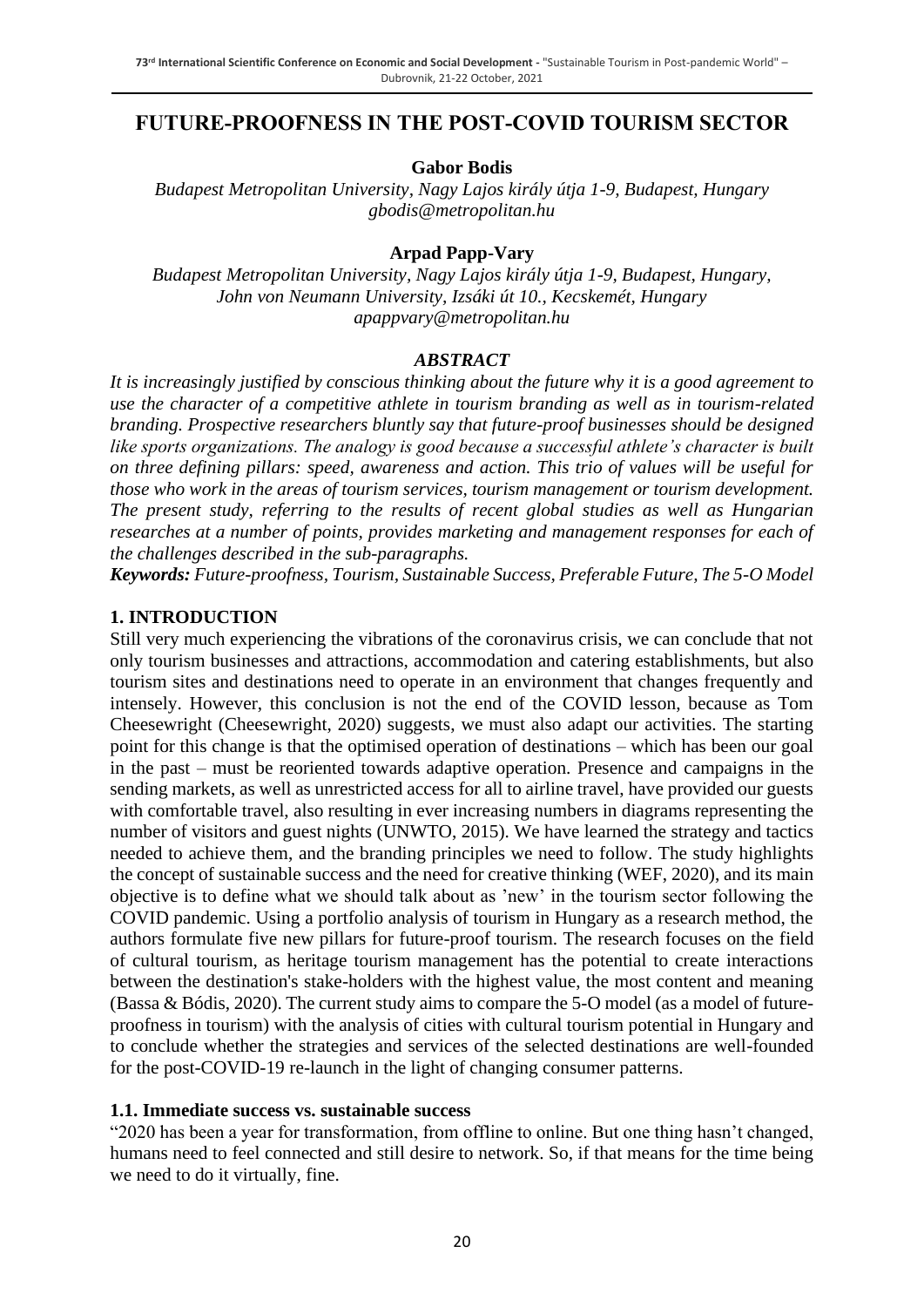But the minute we can meet in person again, you'll see how keen everyone is to get back to work again," says Olivier Ponti (Ponti, 2020), Vice President of Insights. The data shows that the rebuilding of the tourism sector and the leisure segment as a whole is imminent, and even flares up from time to time, but for the time being there is no permanent change. This phenomenon was noticeable during the summer of 2020 on Lake Balaton in Hungary (NTAK, 2020) and in southern European holiday destinations in Portugal, Spain and Greece, as well as in the USA, where sales of airline tickets to Mexico showed double-digit growth (Tomaselli, 2020). The time for harmonisation and rebalancing is still to come. Making our services viable, on the other hand, is an opportunity we can take advantage of. The solution does not require huge financial resources and investment, nor is the time investment too great. Consistency and success in branding can be guaranteed through a unified, constant and coordinated presence, speed, awareness and the ability to act. It does not happen immediately, of course, and it is better to forget the practice of 'immediate success' and introduce the phrase 'sustainable success' instead. There is one more thing that tourism and marketing professionals working in their offices need to realise. Whereas the ideal, comfortable, well-oiled, pre-Covid era was best characterised by working on tourism, it is now necessary to do the same in tourism. The idea is also expressed at master plan level in the Austrian tourism development concept, which states that "The goal is a sustainable tourism involving all enterprises, employees, the local people and guests" (Plan T, 2019).

#### **2. BACKGROUND**

Looking at the product palette of tourism, there will certainly be areas that will change a lot. The area with the most dramatic prospect is perhaps business tourism, which was booming before the pandemic. Thanks to technology and innovation, conferences took the form of virtual events and webinars in 2020, using platforms such as Hoppin, Zoom or even GoToWebinar, with a sharp decline in demand for traditional face-to-face meetings and MICE events (ETTravelWorld, 2020). So, is everything going to be very different now? – you might ask.

#### **2.1. What if?**

Viability or future-proofness is a short way of saying that we are ready. Ready for action, which in many cases involves organisational and structural changes. Take the well-known example of LEGO (Grienitz, 2013). Buying your child a model car means that the child gets the most optimal toy, the one that is most similar to the original. When, after three days, the child is no longer so bound by the gift, we know immediately that the one thing that is missing is the possibility of the "What if?" question and situation (Figure 1). By not providing a perfectly faithful or congruent copy, i.e. an optimised solution, but one that can be dismantled at any time after the first assembly and redesigned and rebuilt at will, the Scandinavian toy manufacturer is also creating something new: the possibility of learning, understanding, development and, not least, the possibility of adapting and working out new models.



*Figure 1: What if Contest (Source: LEGO, 2021)*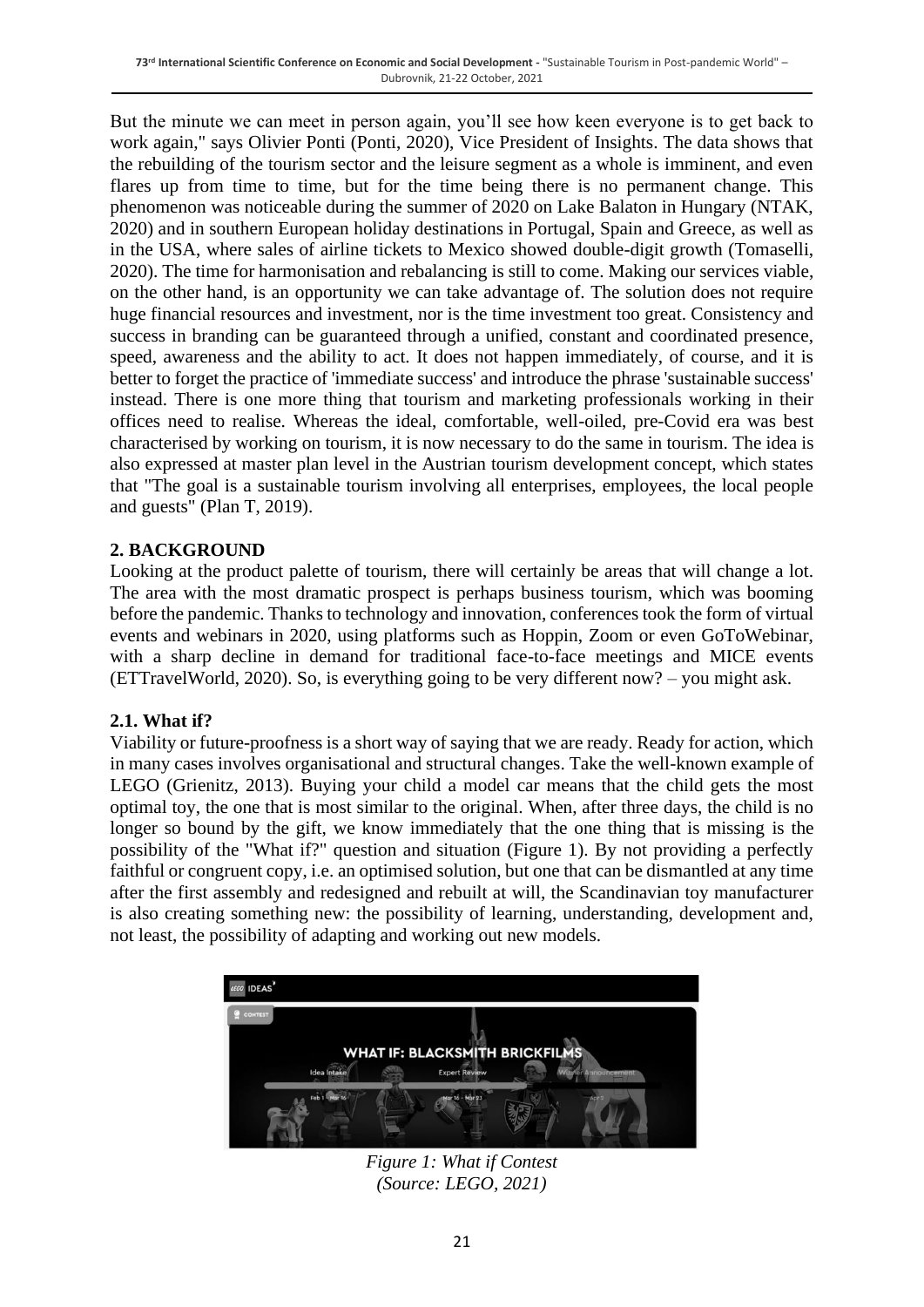According to the analyst team of ForwardKeys, the waves of COVID-19 will continue, and may even intensify, as the world continues to open and close country borders again. "These are volatile times and, as such, businesses and travel operators will need to keep adapting to new models which allow them the agility to seize new opportunities," says Olivier Jager, CEO (Jager, 2020). As early as autumn 2020, European professionals were also gearing up: 140 tourism information centre professionals representing 42 leading European cities joined the Digital ECM TIC experts' conference to share best knowledge and best practices on adaptation and innovation. The event focused on the key theme "adaptation and innovation in times of crisis", with inspiring speakers Patrick Chen from Shanghai and Jordi López from Sant Carles de la Ràpita presenting best practices from the member cities of the marketing association (ETTravelWorld, 2020). The decision is in our hands from 2021. Either we want to secure ourselves in the most optimal situation, or we adapt, empowering our services and destinations to be viable and future-proof.

#### **2.2. The 5-O Model**

Almost all of the goals in the UN (UN, 2015) SDG (Sustainable Development Goals) framework can be linked to tourism, simply because the tourism sector interacts intensively with all aspects of life (T4SDG, 2016). Based on the Futures Consciousness Model (Ahvenharju, Minkkinen & Lalot, 2018), we can distinguish 5 dimensions: Time perspective, Agency beliefs, Openness to alternatives, Systems perception, Concern for others. These five pillars have been translated by the Hungarian next-generation tourism development community Hungary NEXT (Hungary NEXT, 2021) into words that gain relevance in tourism (Table 1).

| <b>FUTURES CONSCIUOSNESS</b><br>models             |                                      |  |  |  |
|----------------------------------------------------|--------------------------------------|--|--|--|
| Five Dimensions of the Futures Consciousness Model | <b>5-O Model of Future-Proofness</b> |  |  |  |
| Time perspective                                   | Ongoing                              |  |  |  |
| Agency beliefs                                     | <b>Offstage</b>                      |  |  |  |
| Openness to alternatives                           | <b>Openness</b>                      |  |  |  |
| Systems perception                                 | Order                                |  |  |  |
| Concern for others                                 | <b>Others</b>                        |  |  |  |

*Table 1: An explanation of the 5-O Model (Source: Hungary NEXT, 2020)*

So here are five points to highlight that will provide a basis for immediate actionable responses for any tourism business or destination preparing for a future-proof position. Firstly, the guarantee of success and growth (SDG 8: Decent work and economic growth) is to work continuously ahead (ongoing), not to dismiss employees and then rehire them, or perhaps hire some less experienced and less skilled workforce. The definition of a pathway also implies an order, innovation (SDG 9: Industry, innovation and infrastructure), in which we can find many good practices in Hungary. Diversity, excellence and the presentation of one's own values are, of course, the domain of marketing work, but a region, a destination or a catering unit with a strong network of partners is less vulnerable. The responsibility of tourism is now even more in the spotlight, because superficial messages and superficial results are not enough. By creating value communities, we can achieve responsible production and consumption (SDG 12: Responsible consumption and production) in our sector too, based on the concept of meaningful tourism, as formulated earlier, i.e. a deeper (offstage) presentation of people and cultures, which is an attractive offer even in quarantine mode. In the long term, the interests of the community (others) will be pursued rather than individual interests, and we will also move towards the preservation of the living environment (SDG 15: Life on land).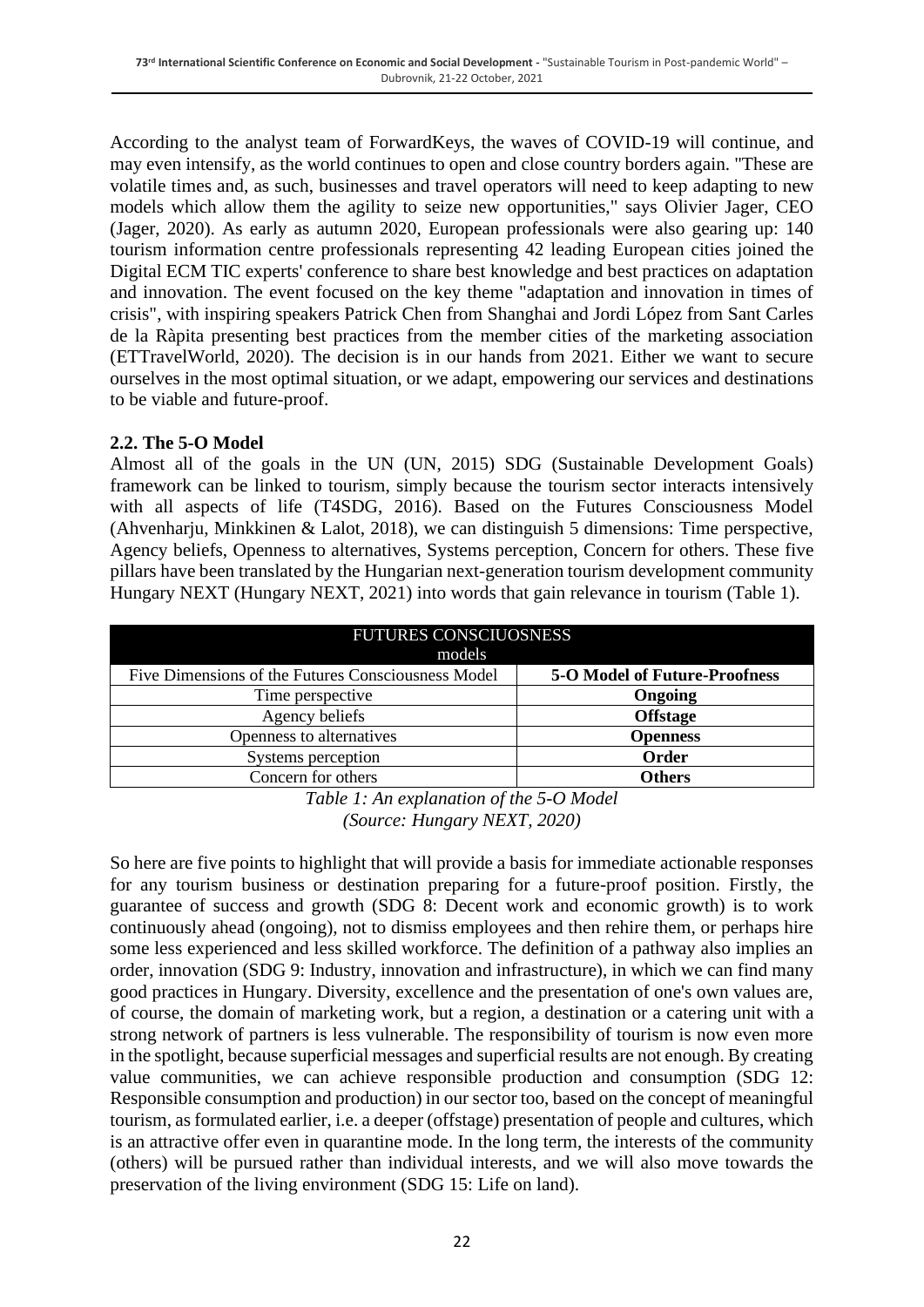It is true that partnership is numbered 17 in the system (SDG 17: Partnerships for the goals), but openness is of primary importance.

## **3. MAIN FOCUS OF THE ARTICLE**

The future could theoretically be of any shape (Figure 2). If we want to define the broadest future, it is none other than "possible future". If we were to work only within this broad spectrum, it would hardly be possible to shape, form or influence the future. "Plausible future" is a narrower range of interpretation, because there are signs, phenomena and trends that narrow down the set of theoretically possible events. 'Probable future' is perhaps the narrowest range, but even here we have little freedom. We need to pick favourable points from the possible future, supported by a range of obvious, available research and data, while also following trends and likely outcomes. In this way we can build up our own picture of a 'preferable future' (Hencey, 1978).



*Figure 2: The Futures (Source: Hancock & Bezold, 1994)*

## **3.1. Is everything new now?**

Almost. We have a new market situation, a new approach, new needs, we must refocus and, last but not least, we set up new goals. The new situation is that the competition is already on, not only to survive, but also to win starting positions when the markets open up partially or fully. According to the latest trend analyses, the days of planning a holiday a year in advance are gone. In China, people have become accustomed to pandemic conditions and tighter travel restrictions, to the point where they are comfortable booking 3-4 days before flying domestically. "And we don't see how this attitude will change even post-crisis," says Nan Dai (Dai, 2020), a Chinese tourism market expert. A recent report by Kalibri Labs confirmed that the last-minute booking trend is also true for hotel bookings in the United States: since the pandemic broke out, the time taken to pre-book has fallen from 2-3 weeks to just 5 days.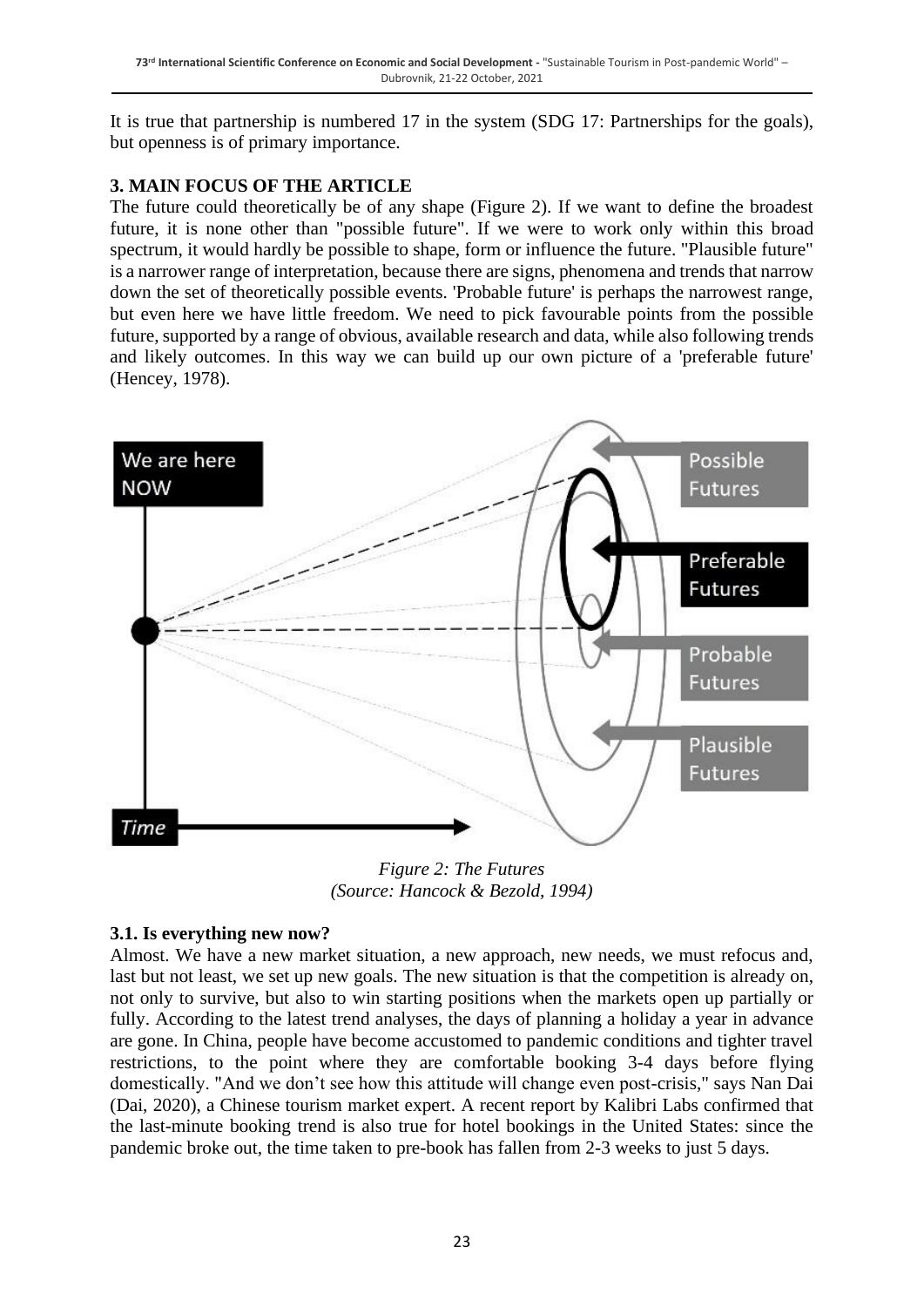

*Figure 3: Future oriented system of indicators (Source: Plan T, 2019)*

Our approach is new, in that it has moved from a more self-centred, closed approach to destination (exploiting its own natural and human resources), to a more open approach (building on the competitive strength of relationships) (Pearce, 1995). Our focus is shifting from tourism 'measured' in economic and econometric data, investments and profits, to tourism 'understood' in the sense that people and their environment must determine our every move, considering a range of global earth-destroying phenomena (Figure 3). Demands, trends and patterns of consumer behaviour are also new: we have to want to change our ingrained, comfortable "it's been good, it will be good again" or "beat the horse that pulls" attitudes (Echo TV, 2018), and we have to change ourselves. The paradigm shift in tourism that has been implemented since 2016 and officially celebrated since then (MTÜ, 2016) cannot continue, it will not be enough, and much more is needed. To survive, we also need new goals: putting viability or futureproofness into practice. We shall now look at the above innovations based on the Hungary NEXT 5-O model (ongoing-openness-offstage-order-others).

#### **4. PORTFOLIO RESEARCH**

In 2020, researchers from Hungary NEXT and the Hungarian magazine Art is Business conducted a comprehensive case study analysis, mainly focusing on cultural tourism areas in Hungary, in order to get an idea of which destinations among the major cities are viable in terms of the developments and strategies that have been implemented in the last 5 years (Bódis, 2020). The approach of the research was based on the need to set up a system of comparison between destinations. The study looked at the supply and distribution of cultural services in the selected cities. The research is based on secondary data from various statistical databases and selfcollected data. Significant and peripheral cities can be identified according to the specific groups of cities defined by the cluster analysis. In addition to these groups of cities, there are cities that exploit their cultural assets in different ways, with an emphasis on museums and festivals, and cities where creative communities and public cultural institutions play the most important cultural role.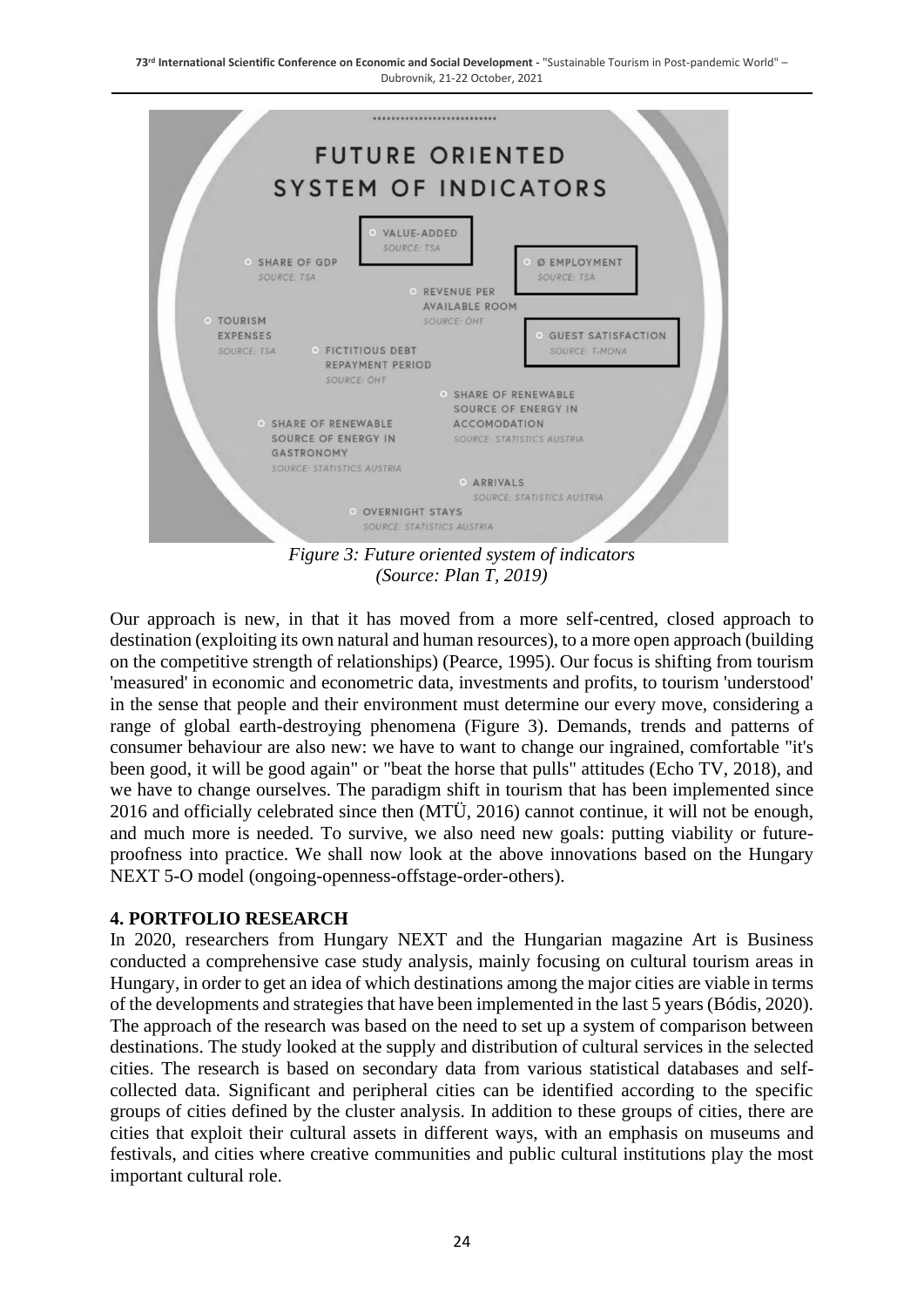The first step was to identify the range which classifies Hungarian cities by their size (Területi Statisztika, 2016).

| <b>CITY SIZES</b><br>by population                            |                         |
|---------------------------------------------------------------|-------------------------|
| <b>Type of city</b>                                           | <b>Number of cities</b> |
| City with over 100 thousand inhabitants                       |                         |
| Medium-sized city with between 50 000 and 100 000 inhabitants | 11                      |
| Medium-sized city with between 30 000 and 50 000 inhabitants  | 17                      |
| Medium-sized city with between 20 000 and 30 000 inhabitants  | 24                      |
| Small town with between 10 000 and 20 000 inhabitants         | 82                      |
| Total:                                                        | 141                     |

*Table 2: Primary categorisation of cities for portfolio analysis (Source: Hungary NEXT, 2020)*

Towns/cities with a population of over 10 000 were therefore the priority for the researchers (Table 2). Smaller towns are not included in the sample because they usually have a single cultural institution with limited opening hours, one or two employees and (limited) multifunctionality. In these towns – with the exception of those on the shores of Lake Balaton – there are generally no cultural events that attract large audiences, and municipalities on the shores of Lake Balaton with fewer than 10,000 inhabitants tend to organise such events to increase their tourism appeal. The limited length of the research period and the ultimate aim of the research made it essential to further narrow down the number of towns. Thus, the second of the four city clusters in the aforementioned system was selected, which included 23 cities. Budapest, the capital city, was excluded from the analysis because it has a much larger cultural offer and a much larger volume of development (Table 3).

| <b>CITY CLUSTERS</b><br>by function |                                                     |
|-------------------------------------|-----------------------------------------------------|
| <b>City cluster</b>                 | <b>Explanation</b>                                  |
| 1. cluster                          | Cities of cultural centres and creative communities |
| 2. cluster                          | Multifunctional cultural cities (23 cities, 16%)    |
| 3. cluster                          | Functionally deficient, culturally active cities    |
| 4. cluster                          | Culturally deprived cities                          |

*Table 3: Further categorization of cities for portfolio analysis (Source: Hungary NEXT, 2020)*

The cluster with the second smallest number of elements (23 cities), includes all but 3 county seats, 2 cities with county rights (Sopron and Dunaújváros) and Budaörs and Budakeszi, which are almost part of Budapest. In addition, there are a few towns with a smaller population that either have a unique cultural life due to their urban characteristics (Szentendre) or have a subcentral function between two major county seats (Békés, Szarvas, Celldömölk). Most of the towns in this cluster perform all the cultural functions, with the offer of theatre and cinema being the most prominent compared to the other clusters. Even if not all cities have a theatre building, they do have a theatre. In the only city that did not have a museum in the year under review, three museums have since opened their doors to the public. The 23 cities were further narrowed down by the research team, taking into account their geographical locations. As a result, five cities were identified and presented in the form of articles (one on each city), which is summarised in a table in this study (Figure 4, Table 4).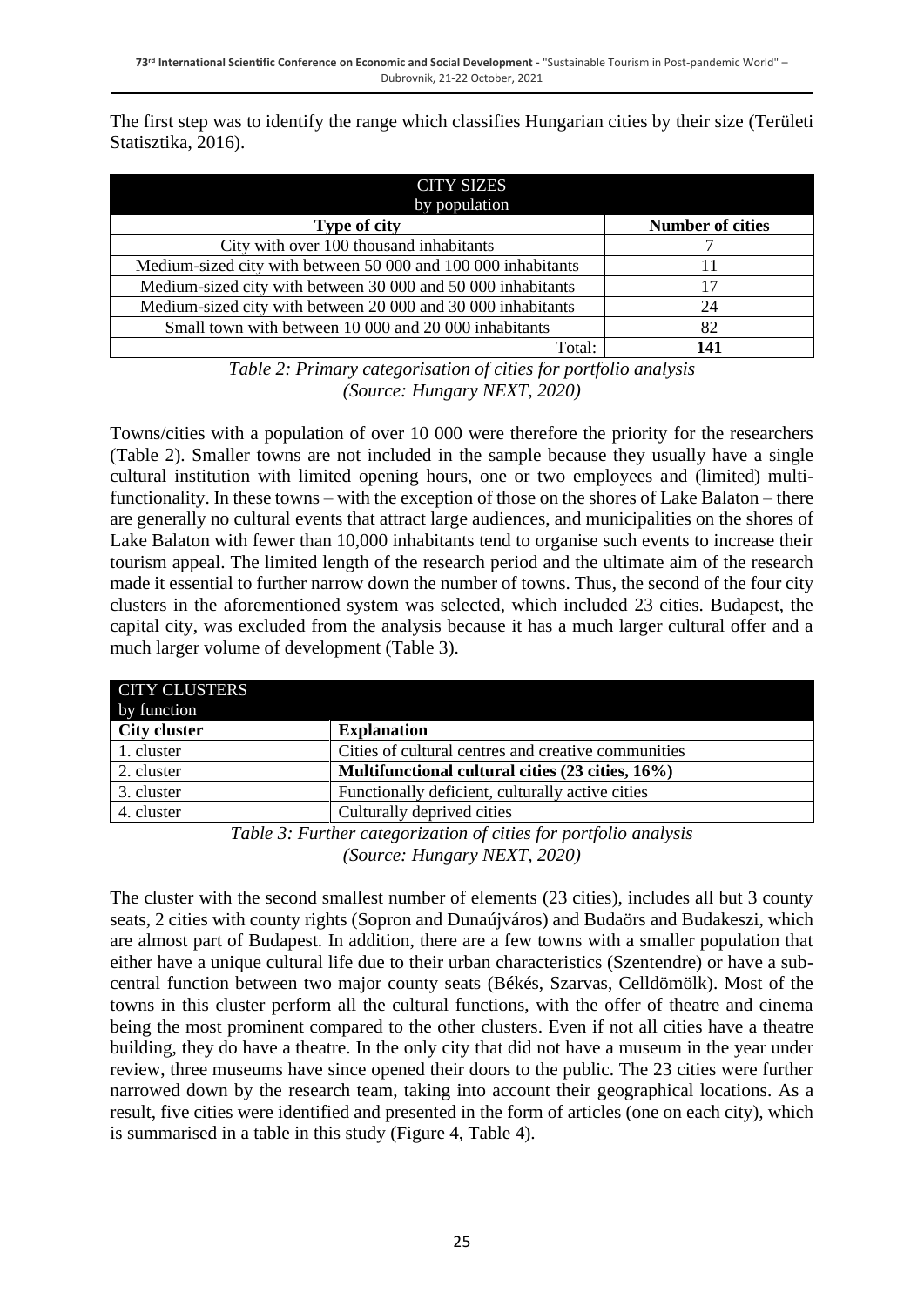

*Figure 4: Presenting viable cities on the map of Hungary (Source: Hungary NEXT, 2020)*

|                 | PORTFOLIO OF MULTIFUNCTIONAL CULTURAL CITIES |                  |                       |                   |                     |  |
|-----------------|----------------------------------------------|------------------|-----------------------|-------------------|---------------------|--|
|                 | selected for the analysis                    |                  |                       |                   |                     |  |
| Elements of     | Győr                                         | <b>Miskolc</b>   | <b>Szeged</b>         | <b>Szentendre</b> | <b>Szombathely</b>  |  |
| the 5-O         | North-Western                                | North-Eastern    | Southern              | Central           | Western             |  |
| model           | Hungary                                      | Hungary          | Hungary               | Hungary           | Hungary             |  |
|                 | Synergic                                     | Continuous       | <b>Bird</b> migration | Constant          | Constant renewal:   |  |
|                 | development of                               | development of   | station,              | renewal:          | See, Hear, Touch,   |  |
|                 | business and                                 | the Lillafüred   | blooming of           | organising the    | Feel campaign and   |  |
| <b>ONGOING</b>  | leisure tourism                              | climatic health  | the Tisza:            | Éjjel-Nappal      | events              |  |
|                 |                                              | resort           | Nature-               | Nyitva (Open      |                     |  |
|                 |                                              |                  | friendly              | Day and Night)    |                     |  |
|                 |                                              |                  | developments          | festival          |                     |  |
| <b>OFFSTAGE</b> | Development                                  | 300-400 year     | House of              | Interactive       | Historical insight: |  |
|                 | of the AUDI                                  | old cellars and  | Mysteries:            | development of    | historic walking    |  |
|                 | Hungária                                     | wineries,        | detective             | the Open-Air      | trail project and   |  |
|                 | <b>Visitor Centre</b>                        | gastronomic      | stories,              | Ethnographic      | visitor centre      |  |
|                 |                                              | tours            | discovery             | Museum            |                     |  |
|                 |                                              |                  | trails                | (Skanzen)         |                     |  |
|                 | 'Gateway to the                              | Cooperation      | Regional Art          | Serb,             | Strong cross-       |  |
|                 | Western world'                               | with the         | Centre:               | Dalmatian,        | border activity:    |  |
| <b>OPENNESS</b> | tourism                                      | European         | thematising           | Slovak, German    | host and organiser  |  |
|                 | positioning                                  | Capital of       | <b>Art Nouveau</b>    | and Greek         | of several Interreg |  |
|                 |                                              | Culture, Kosice  |                       | nationalities:    | projects            |  |
|                 |                                              |                  |                       | inclusion         |                     |  |
| <b>ORDER</b>    | Consistent                                   | Introduction of  | 17 twin cities        | New, insight-     | Involvement in the  |  |
|                 | campaign                                     | the Miskolc      | in strong             | based             | development and     |  |
|                 | strategy: 'one                               | Pass city and    | partnership           | segmentation      | implementation of   |  |
|                 | city, a                                      | regional tourist |                       | tourism package   | the main narrative  |  |
|                 | thousand                                     | card             |                       | offers            | of the Danube       |  |
|                 | experiences'                                 |                  |                       |                   |                     |  |
|                 | Hometown of                                  | The University   | Interactive           | A city of         | Taking              |  |
| <b>OTHERS</b>   | Spritzer                                     | of Miskolc T-    | presentation of       | painters, a place | responsibility for  |  |
|                 | (Fröccs),                                    | Model CSR        | the inventor of       | for               | dogs and dog        |  |
|                 | support from                                 | Competence       | vitamin C             | contemporary      | owners: 'Doggy      |  |
|                 | the Rotary                                   | project          | for children          | artists:          | Good Day'           |  |
|                 | Club                                         |                  |                       | incubation        | programmes          |  |
| References      | $\overline{(Art is Business, 2020)}$         |                  |                       |                   |                     |  |

*Table 4: Selection of cities according to the 5-O Model, with examples for each case (Design: Hungary NEXT, 2020)*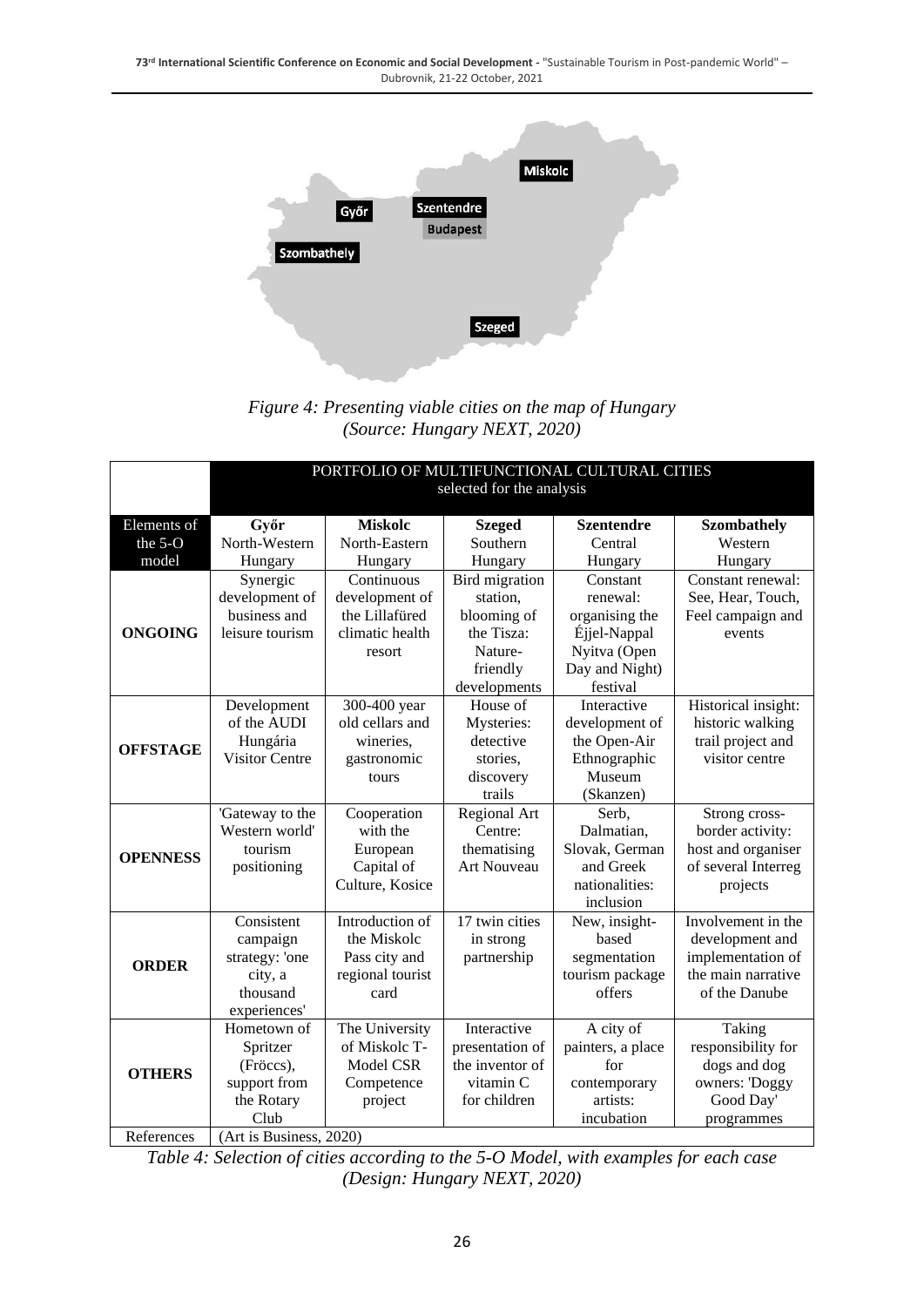#### **5. SOLUTIONS AND RECOMMENDATIONS**

#### **5.1. New situation: let us be known, let us be characteristic (ongoing)**

In an increasingly fierce competition, the research of future offers us a time perspective. Time is even shorter in the new world. In marketing terms, this means that we need to present our services and places in a consistent way, so that we can build the brand image earlier and raise brand awareness. A good way to do this is to unify all our offline and online communication platforms, the so-called touchpoints, so that we can create a Service Interface, an imaginary plane, a homogeneous interface with all the touchpoints between the visitor and the service provider (Moritz, 2005). Another interpretation of time is that we must not only be present, but also be able to compare and be comparable. It should be more of a tool for overall management. European champion rower Péter Galambos, the face of the Hungary NEXT country brand community, is the best choice (Career Sport, 2021) precisely because his human and likeable character allows stories to be told and recalled much faster (speed was the first element of the initial value triad). This is due to the fact that the athlete is dynamic, representative, competitive, inspirational, motivates movement, can be followed, and serves as a role model (Figure 5). Moreover, as he is most often seen in Vác and on the Danube, he can be linked geographically to the Danube Bend, as was done by the experts in the case of Danube Bend tourism packages (VEKOP, 2020). These are the characteristics of a successful tourist destination – perhaps already.



*Figure 5: Péter Galambos has got future-proof destination values (Source: Hungary NEXT, 2020)*

As a result of the quicker reactivation of the domestic travel market and inter-regional tourism, the latest data show that consumers want to travel despite travel restrictions and other existing barriers. Although long-haul travel is taking a back seat, domestic travel will be particularly popular in Russia, China and South Korea in 2021 (ETTravelWorld, 2020). **Let us promise them something familiar.**

#### **5.2. New approach: utilize your relationships (openness)**

The direction of tourism development must certainly change. The current, largely inwardlooking tourism management organisations and attractions, which are constantly looking for new markets and manage their existing product range, are no longer sustainable due to the limits and constraints of intensive local growth, thus suffering the phenomenon of overtourism experienced in the past.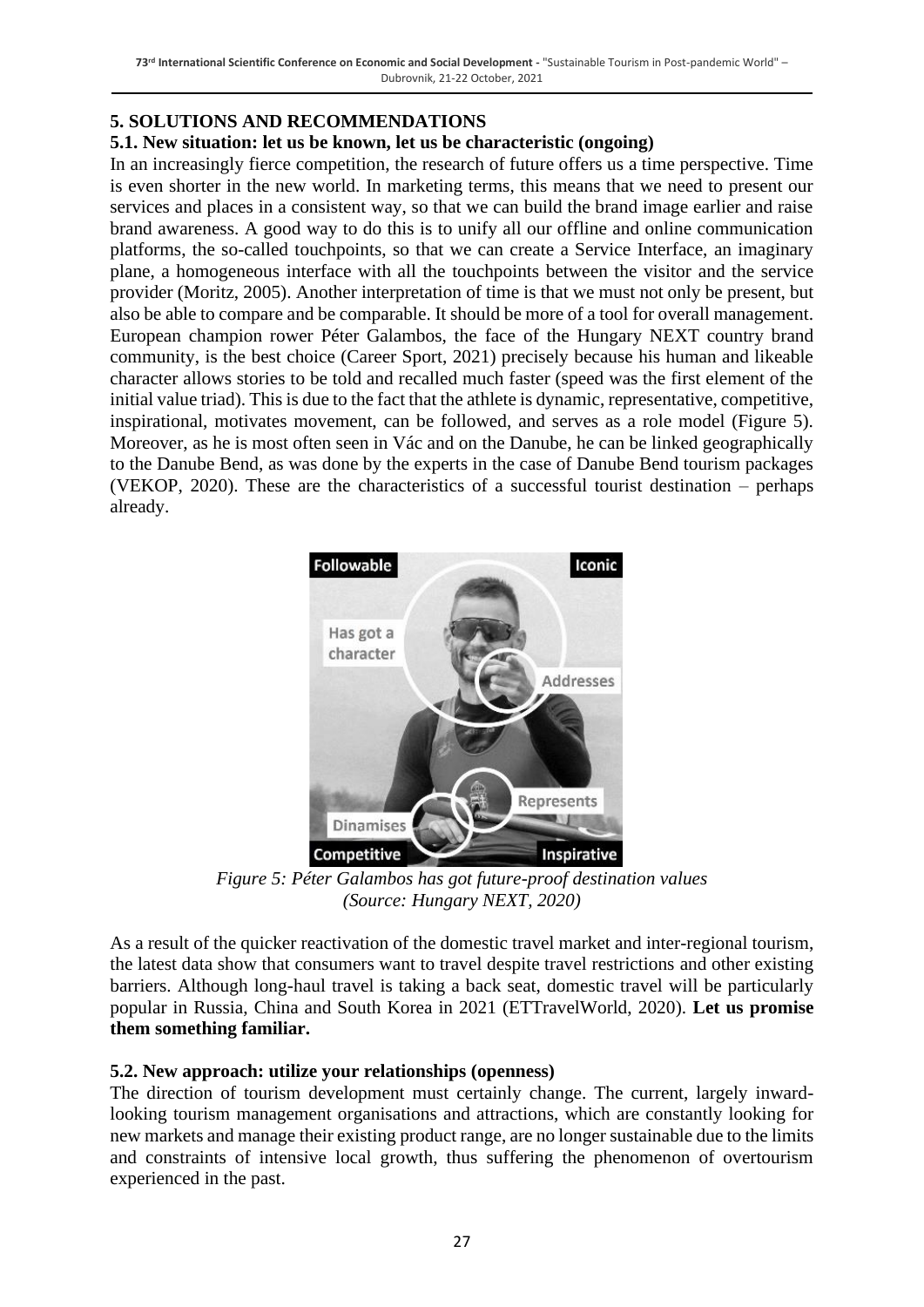The so-called single-destination approach is being replaced by a more promising, adventurous, varied multi-destination approach, which is full of contrasts and surprises. It is a human trait that if something is on the other side of the river, you cross it, but if something is on the other side of the mountain, you go around it or climb it. This is not a new pattern of behaviour, but if we consciously (the second element of the initial value trinity) open up tourism destinations, in cooperation with the neighbourhood, be it a district, a regional competitor, a city or even a cross-border attraction, we have already picked up the thread of cross-border offers so popular in more developed countries (Tosun, Timothy, Parpairis & Macdonald, 2005). In parallel with local opportunities, the focus should now be on more ambitious, open and cooperative – but also sufficiently concrete – partnerships. The Danube, for example, is a natural link, first of all in the Budapest-Pozsony-Vienna relation (Kovács & Thurzó 2020). Cooperation between cities could lay the foundations for the cross-border development of the region. The infrastructure of this axis is virtually complete, and a complex offer of cycling, boating, cultural, wellness and business products could satisfy a wide range of needs. For such a package to be successful, it requires the support of the government, the acceptance of cooperation or even merging of actors, preparation for this and the promotion of new types of experience spaces. The marketing suggestion here is to develop and promote together, and the management response to this challenge is to engage colleagues, partners and suppliers to ensure that new products are created alongside our existing markets as a result of this outward turn. In the future, we will hear the word inclusive more often than exclusive. **Let us promise them trust**.

#### **5.3. New demand: let us change and make a change (offstage)**

Let us act as the last element of our sportsmen's value triad suggests. The unique, the authentic is already much more interesting than the mass, the mainstream. It would not be good in the future to promote and look for bucket lists (Perkins, 2020) or TOP-10 attractions: we want to introduce visitors to smaller and more local values that have not yet been discovered but can be linked. This thinking has already been implemented in some areas during the Covid pandemic, looking behind the scenes when the stage was closed. It is local values, identities and promises that really build the brand of a place. The role of marketing is to find the idea to make the invitation competitive and create the experience space, to which management can add reinforcement through design thinking. Often used call words such as "happiness", "joy" and "capital" of something have become empty and diluted just like the word "quality" (Bódis, 2020). **Let us promise them proximity.**

*Figure following on the next page*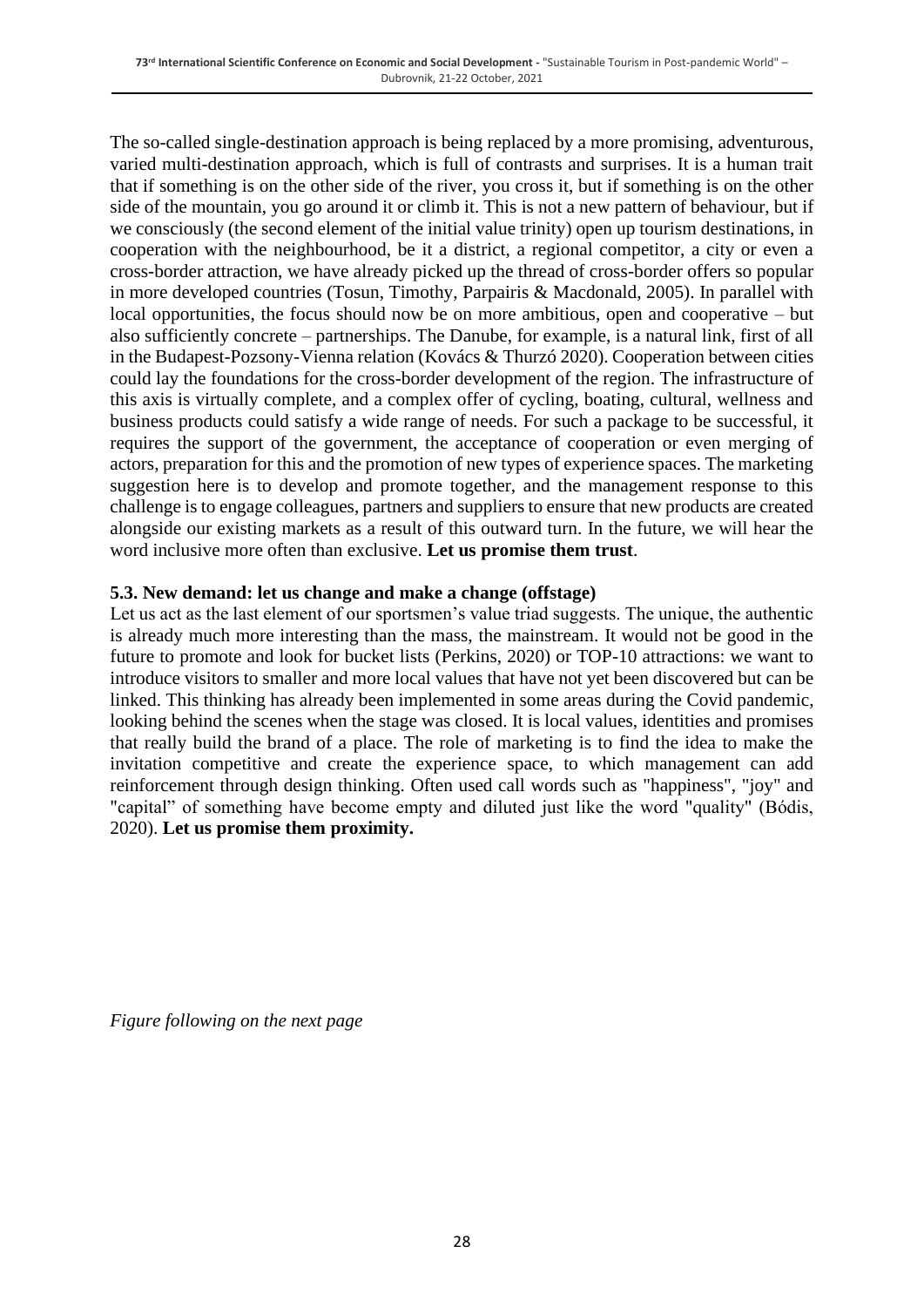

*Figure 6: New Tourism Regions in Hungary (Source: MTÜ, 2020)*

#### **5.4. New focus: humans in the system (order)**

Let us start with the management suggestion now. The framework should be provided by the tourism organisation and content should be provided by the locals. The so-called bottom-up approach (Simpson & Siguaw, 2008) is very timely, as nowadays it is much more the national tourism marketing organisation that names, delimits and designates the regions to be developed. This has led to the questionable regionalisation of tourism, with almost half of Hungary not being considered for the future (Figure 6). But where are humans? Where does it leave people who do not work or run an enterprise in the tourism sector in a priority region, and where does it leave people who would like to visit the place? The marketing answer is that if we want to be successful in reaching the various segments, we need to get to know them, the players and the people – sensitively and in greater depth. New kinds of segmentation, such as the labels of big companies like Coca-Cola (classic/red—zero/black—life/green) or the adjustable driving styles of the new electric FIAT 500 (urban/average—fast racing/range—sherpa/conscious) (Stellantis, 2020) teach us that we can work with the classic—explorer—trendy behaviour-based visitor segments in tourism (Figure 7).

*Figure following on the next page*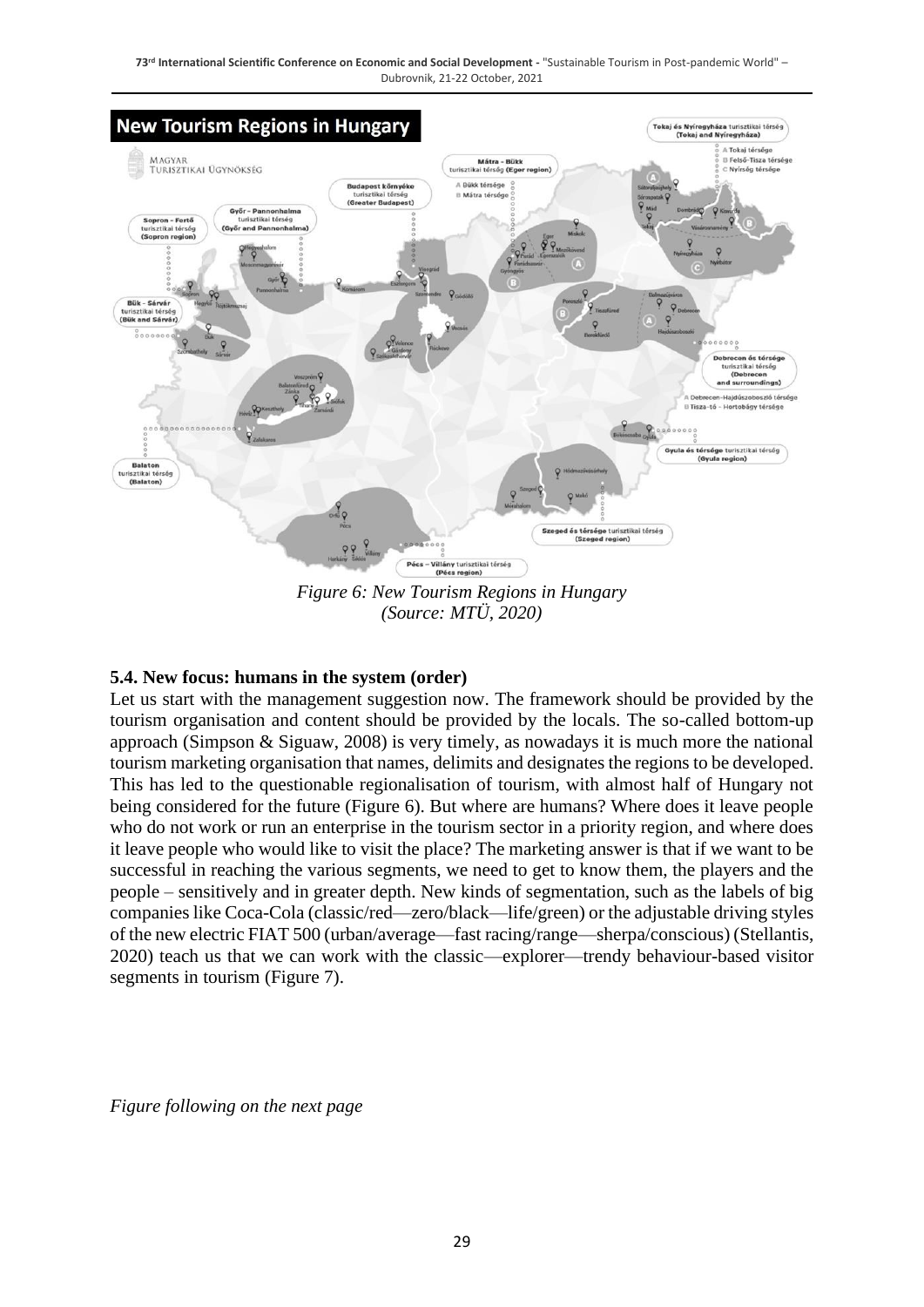

*Figure 7: Driving styles of the new Fiat 500 La Prima (Source: Fiat, 2021)*

A primary challenge is the use of information design, which is still underdeveloped in our country, and which goes far beyond the need to have a name plate with runic script for one's settlement (Király, 2011). The management of useful and up-to-date information by planning visitor routes also contributes to the desirable practice of capacity management, i.e. the spreading and balancing of visitors over time and space, so that they take home a truly clean, well-kept, orderly, organised view, content and an unforgettable experience of identification with the place, which we now call #newtourist. **Let us promise them safety.**

#### **5.5. New goal: future-proofness or viability, responsible development (others)**

The management question often arises as to what is more forward, the ego or the multitude, the individual or the community. If we are talking about environmental and social sustainability, it is obviously the latter. From a work organisation and job retention point of view, however, we can only rely in the long term on employees who can find their own personal development and growth in the company or organisation, who can make independent decisions and whose knowledge, skills and attitude promise tangible benefits for themselves and for the well-being of the community. In our marketing analyses, we come across the term 'selfness' with increasing frequency, which underlines the importance for everyone to feel a sense of responsibility towards themselves (Rocha, Seabra, Silva & Abrantes, 2016). Tourism can create a balance between these two through increasingly personalised offers, while the involvement of local communities and local producers can provide a number of marketing benefits. Reference point training is one such example, which could be a portfolio of own/local products linked to a city, such as "Krakowski Kredens" (Local Guide, 2018). Appreciated individuals are able to engage in community marketing work at their own level, and even in social responsibility programmes. A Japanese study (Maikoya, 2020) asked experienced travellers how they thought their travel behaviour would differ in the future. Around half of them said that if the pandemic ended, their attitude to travel would remain unchanged. Many travellers confirmed that they would be more attentive to hygiene and safety. Around a fifth of respondents mentioned the possibility of travelling less but for longer, and the support of local experience providers and local businesses. The fact that these responses were spontaneously formulated in this way reflects the continuing shift towards sustainability. **Let us promise the harmony of the individual and the community and its sustainability.**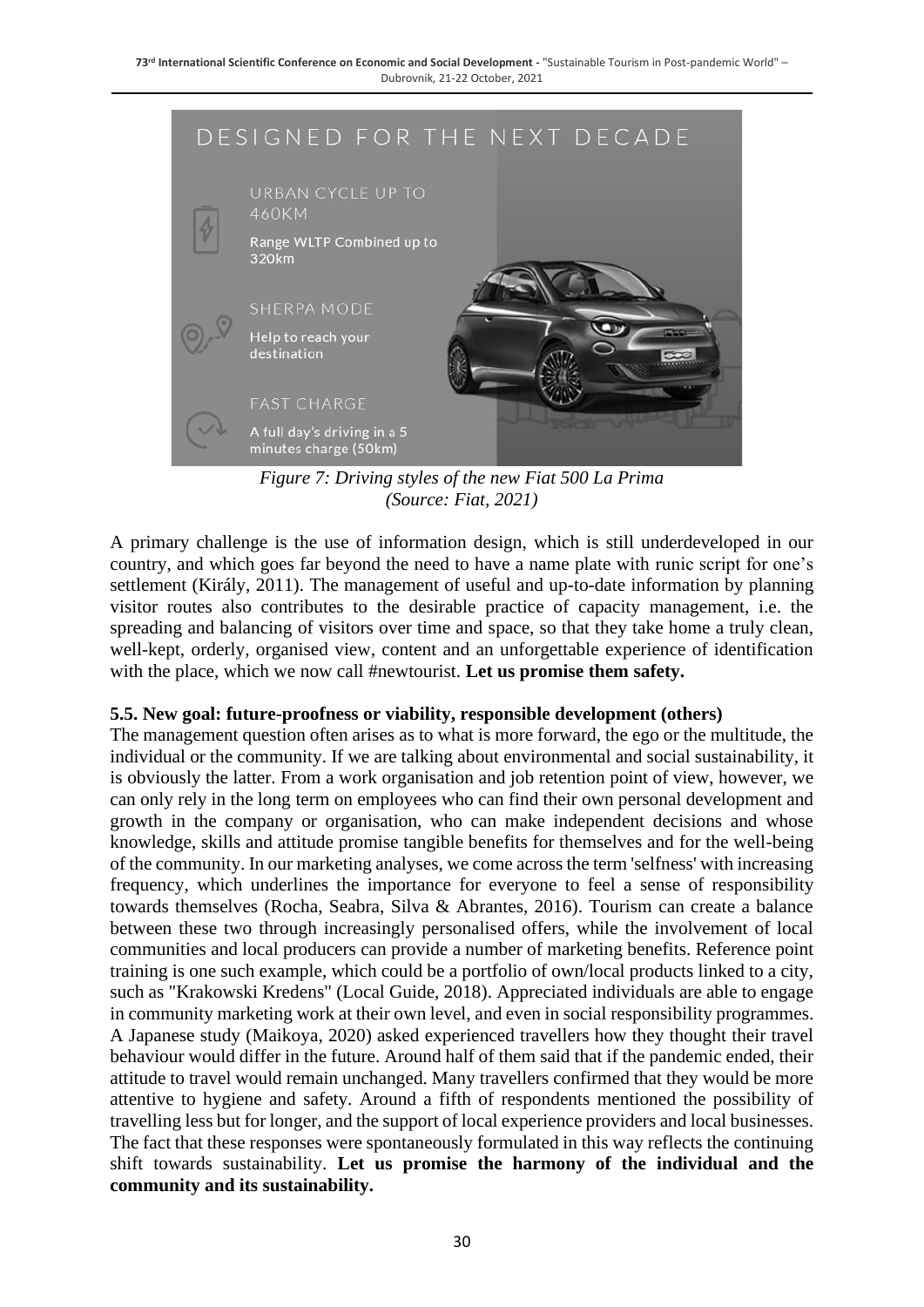#### **6. CONCLUSION**

In summary, we need to adapt in order to achieve sustainable success, which also depends on us – it is based on how ready we are now, how much we want to change and what future we would prefer. Re-interpreting the role of tourism destinations and businesses can provide us with one of the best positions near the starting line, if we truly embed the quick, conscious and proactive qualities of a characteristic sportsman in our thinking, strategy, relationships and organisational and communication systems.

#### **LITERATURE:**

- 1. Ahvenharju, S., Minkkinen, M. & Lalot, F. (2018). The five dimensions of Futures Consciousness. *Futures, 104*, 1–13.
- 2. Art is Business (2020): *Győr: Miért megy mindenki? ("Győr: Why is everyone going?")* KortársPRos Kft., Retrieved from www.artisbusiness.hu
- 3. Art is Business (2020): *Miskolc: Élet a városban. ("Miskolc: Life in the city.")* KortársPRos Kft., Retrieved from www.artisbusiness.hu
- 4. Art is Business (2020): Szeged: A megnézemtől a megélemig. ("From looking to experiencing") *KortársPRos Kft., Art is Business. 1(10),* 22–23.
- 5. Art is Business (2020): Szentendre: Mediterrán kavalkád. ("Szentendre: Mediterranean cavalcade.") *KortársPRos Kft., Art is Business. 1(11),* 22–23.
- 6. Art is Business (2020): *Szombathely: modern tartalom antik kosztümben. ("Szombathely: modern content in an antique costume.")* KortársPRos Kft., Retrieved from www.artisbusiness.hu
- 7. Bassa, L. & Bódis, G. (2020). *How to establish appropriate tourism after 2020?* Over Tourism and "Tourism Over". Recovery from COVID19 Tourism Crisis in Regions with Over and Under Tourism. World Scientific Serie Publication Book. Edited by Trono, Duda & Schmude.
- 8. Bódis, G. (2020). 2021: Jövőképesség a turizmusban. ("Viability in tourism.") *Vállalkozói Értesítő. Menedzser Praxis 3.* 16–19.
- 9. Bódis, G. (2020). A jövő kulturális turizmusa. ("Cultural tourism of the future.") *KortársPRos Kft., Art is Business. 1(9),* 24.
- 10. Career Sport (2021). *Együtt szárnyal Galambos Péter és a Hungary NEXT*. *("Péter Galambos and Hungary NEXT soar together.")* Career Sport. Retrieved from http://careersport.hu/egyutt-szarnyal-galambos-peter-es-a-hungary-next/
- 11. Cheesewright, T. (2020). Future-proof Your Business. *Penguin Books.* 3–7.
- 12. Dai, N. (2020). *Trend 2: Shorter lead-booking times are the New Normal.* Times Internet Limited. Retrieved from https://travel.economictimes.indiatimes.com/news/research-andstatistics/figures/four-travel-trends-to-watch-out-in-2021/79967052
- 13. Echo TV (2018). *Guller Zoltán: Magyarország a csodák forrása*. *("Zoltán Guller: Hungary is a source of wonders.")* ECHO Hungária TV Zrt. Retrieved from https://www.echotv.hu/ hirek/2018/10/17/guller-zoltan-magyarorszag-a-csodak-soha-nem-elapado-forrasa
- 14. ETTravelWorld (2020). *Four travel trends to watch out in 2021.* Times Internet Limited. Retrieved from https://travel.economictimes.indiatimes.com/news/research-and-statistics/ figures/four-travel-trends-to-watch-out-in-2021/79967052
- 15. ETTravelWorld (2020). *Trend 3: The desire to travel exists, despite Covid-19.* Times Internet Limited. Retrieved from https://travel.economictimes.indiatimes.com/news/ research-and-statistics/figures/four-travel-trends-to-watch-out-in-2021/79967052
- 16. ETTravelWorld (2020). *Trend 4: Leisure travellers, the new affluent market.* Times Internet Limited. Retrieved from https://travel.economictimes.indiatimes.com/news/research-andstatistics/figures/four-travel-trends-to-watch-out-in-2021/79967052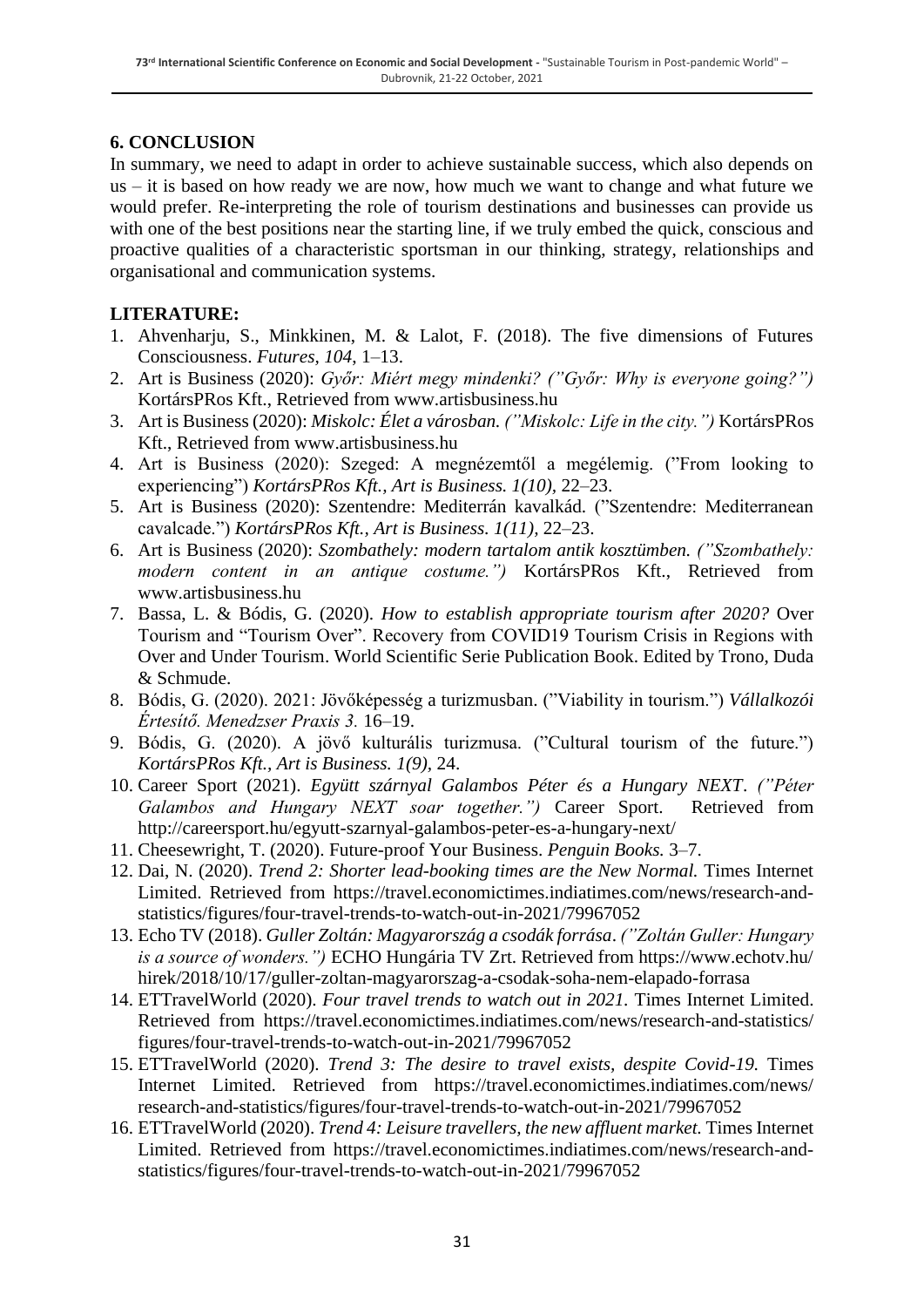- 17. Hancock, T. & Bezold, C. (1994). Possible futures, preferable futures. *Healthcare Forum Journal, vol. 37(2), 23–29*
- 18. Hencey, N. (1978). Making Sense of Future Studies*. Alternatives, 7*, 24–29.
- 19. Hungary NEXT (2020). *Az 5-O modell SDG-kapcsolata. ("The SDG connection of the 5-O model.")* Márkamonitor. 2-3, 71.
- 20. Hungary NEXT (2021). *We are different in the way how we look at the tourism sector in Hungary.* Mission Statement. Hungary NEXT. Retrieved from https://hungarynext.com/en/
- 21. Grienitz, V. (2013). Vision statement development with LEGO® SERIOUS PLAY®. *Journal of IIE Annual Conference and Expo 2013. 1(1),* 791–798.
- 22. Jager, O. (2020). *Trend 1: The World of tourism on tenterhooks.* Times Internet Limited. Retrieved from https://travel.economictimes.indiatimes.com/news/research-and-statistics/ figures/four-travel-trends-to-watch-out-in-2021/79967052
- 23. Király, A. (2011). *Terjednek a rovásírásos helynévtáblák. ("Place-name signs in runic script are spreading.")* Index.hu Zrt. Retrieved from https://index.hu/belfold/ 2011/07/31/nincs\_menekves\_a\_rovasirasos\_helynevtablaktol/
- 24. Kovács, B. & Thurzó, K. (2020): *A turizmusban régiós mintát mutathatunk a világnak. ("In tourism, we can show the world a regional model.")* Magyar Nemzet. Retrieved from https://magyarnemzet.hu/gazdasag/regios-turizmusmintat-mutathatunk-a-vilagnak-9053603/
- 25. LEGO (2021). *What if: Blacksmith Brickfilms.* LEGO System A/S. Retrieved from https://ideas.lego.com/challenges/8bd43da4-eb65-4161-a213-905b5a8aa804?query =&sort=top
- 26. Local Guide (2018). *Traditional Galician Foods and Souvenirs. Krakowski Kredens.* Local Guide Ltd. Retrieved from https://www.likealocalguide.com/krakow/krakowski-kredens
- 27. Maikoya, T. C. K. (2020). *Future Travel and Sustainable Tourism after COVID-19.* Source Cision Ltd. Retrieved from https://www.prnewswire.com/news-releases/future-travel-andsustainable-tourism-after-covid-19-study-by-tea-ceremony-kyoto-maikoya-301187271.html
- 28. Moritz, S. (2005). *Service Interface. Model 5.* Service Design. A practical access to an evolving field. KISD. 41–42.
- 29. MTÜ (2016). *Nemzeti Turizmusfejlesztési Stratégia 2030. Vezetői összefoglaló. ("National Tourism Development Strategy 2030. Executive Summary.")* Magyar Turisztikai Ügynökség Zrt. 6.
- 30. NTAK (2020). *MTÜ havi jelentés: 2020. szeptemberben is a Balaton volt a legnépszerűbb*. *("MTÜ monthly report: in September 2020, Lake Balaton was again the most popular destination.")* Nemzeti Turisztikai Adatszolgáltató Központ. Magyar Turisztikai Ügynökség Zrt. Retrieved from https://info.ntak.hu/hirek/mtu-havi-jelentes-2020 szeptemberben-is-a-balaton-volt-a-legnepszerubb
- 31. Pearce, D. (1995). Tourism today. A geographical analysis. *Geography of Tourism, (34)*2. Longman, Harlow, 75
- 32. Perkins, B. (2020). *Forget the bucket list: Use 'time buckets' to plan a meaningful life*. Business Insider. Retrieved from https://www.businessinsider.com/forget-bucket-list-usetime-buckets-to-plan-meaningful-life-2020-7
- 33. Ponti, O. (2020). *Trend 4: Leisure travellers, the new affluent market.* Times Internet Limited. Retrieved from https://travel.economictimes.indiatimes.com/news/research-andstatistics/figures/four-travel-trends-to-watch-out-in-2021/79967052
- 34. Plan T (2019). *Plan T - Master Plan for Tourism*. Federal Ministry of Agriculture, Regions and Tourism. Retrieved from https://www.bmlrt.gv.at/english/tourism/plan-t-master-planfor-tourism/plan-t-master-plan-for-tourism.html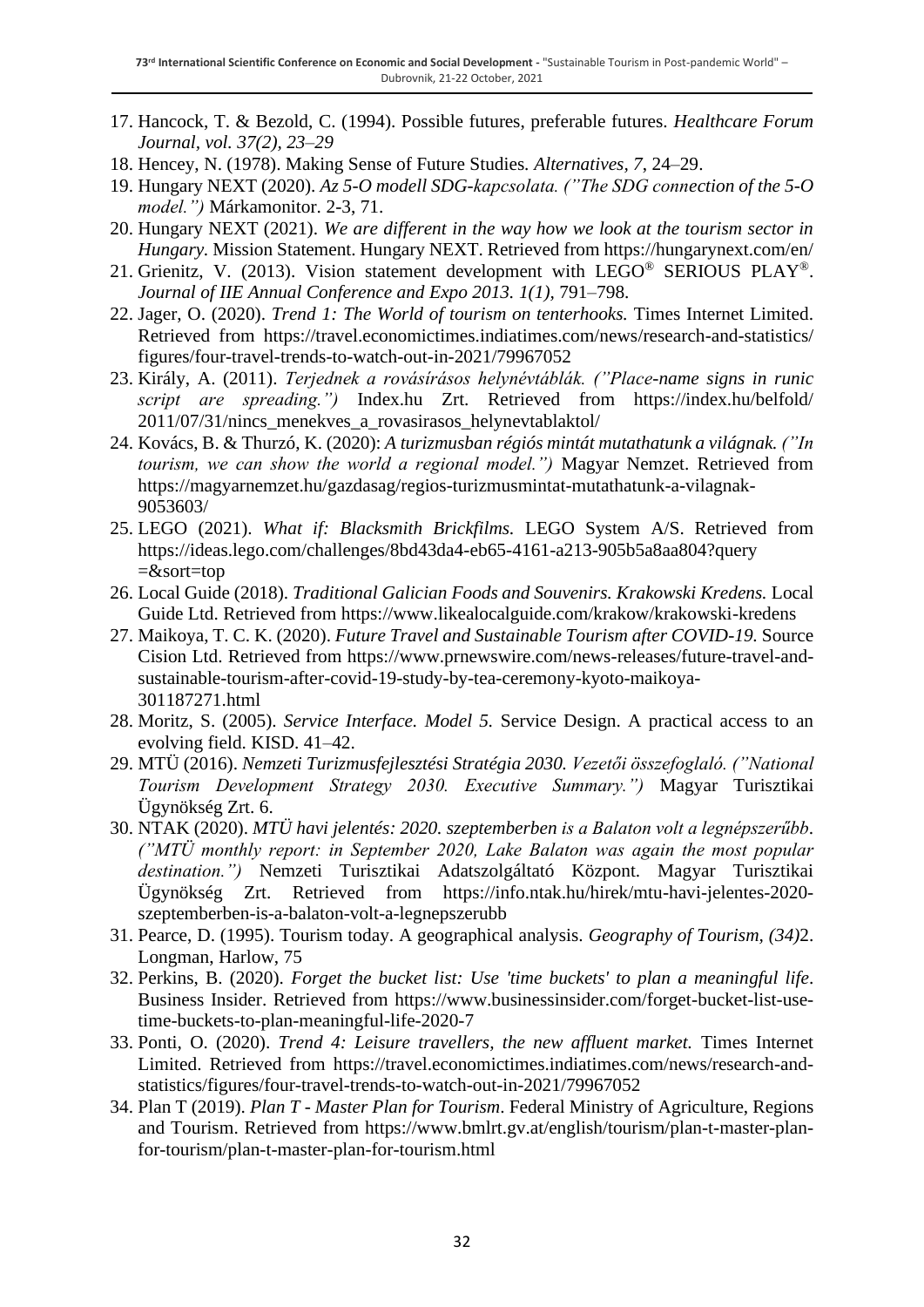- 35. Rocha, G., Seabra C., Silva C. & Abrantes, J. L. (2016). Holistic Tourism: Motivations, Self-Image and Satisfaction. *J Tourism Res Hospitality S2-004.*
- 36. Simpson, P. M. & Siguaw, J. A. (2008). Destination Word of Mouth. The Role of Traveler Type, Residents, and Identity Salience. *Journal of Travel Research, 47(2),* 167–182
- 37. Stellantis (2020). *The New 500 is coming: it's time to take action to create a better future.* FCA Italy S.p.A. Retrieved from https://www.media.stellantis.com/em-en/fiat/press/thenew-500-is-coming-it-s-time-to-take-action-to-create-a-better-future
- 38. Területi Statisztika (2016). *Területi statisztika 56(5) ("Regional statistics 56(5)"),* 565– 587.
- 39. Tomaselli, R. (2020). *Airline Ticket Sales on the Rise*. Northstar Travel Media, LLC. Retrieved from https://www.travelpulse.com/news/airlines/airline-ticket-sales-on-therise.html
- 40. Tosun, C., Timothy, D., Parpairis, A. & Macdonald, D. (2005). Cross-Border Cooperation in Tourism Marketing. *Growth Strategies Journal of Travel & Tourism Marketing (18),* 5.
- 41. T4SDG (2016). *The T4SDG Platform.* UNWTO. Tourism for the SDGS. Retrieved from https://tourism4sdgs.org/
- 42. UN (2015). *Sustainable Development Goals*. United Nations. Retrieved from https://sdgs.un.org/goals
- 43. UNWTO (2015). *Tourism Highlights edition.* World Tourism Organization. Data as collected by UNWTO. 4.
- 44. VEKOP (2020). *A Dunakanyar kiemelt turisztikai térség fejlesztése és pozicionálása. Térségi egyedi csomagajánlatok. ("Development and positioning of the Danube Bend as a priority tourist region. Individual package offers of the region.")* VEKOP-1.3.2-17-2019- 00002
- 45. WEF (2020). *Top 15 skills for 2025.* Future of Jobs Survey 2020. The World Economic Forum LLC. Retrieved from https://www.weforum.org/reports/the-future-of-jobs-report-2020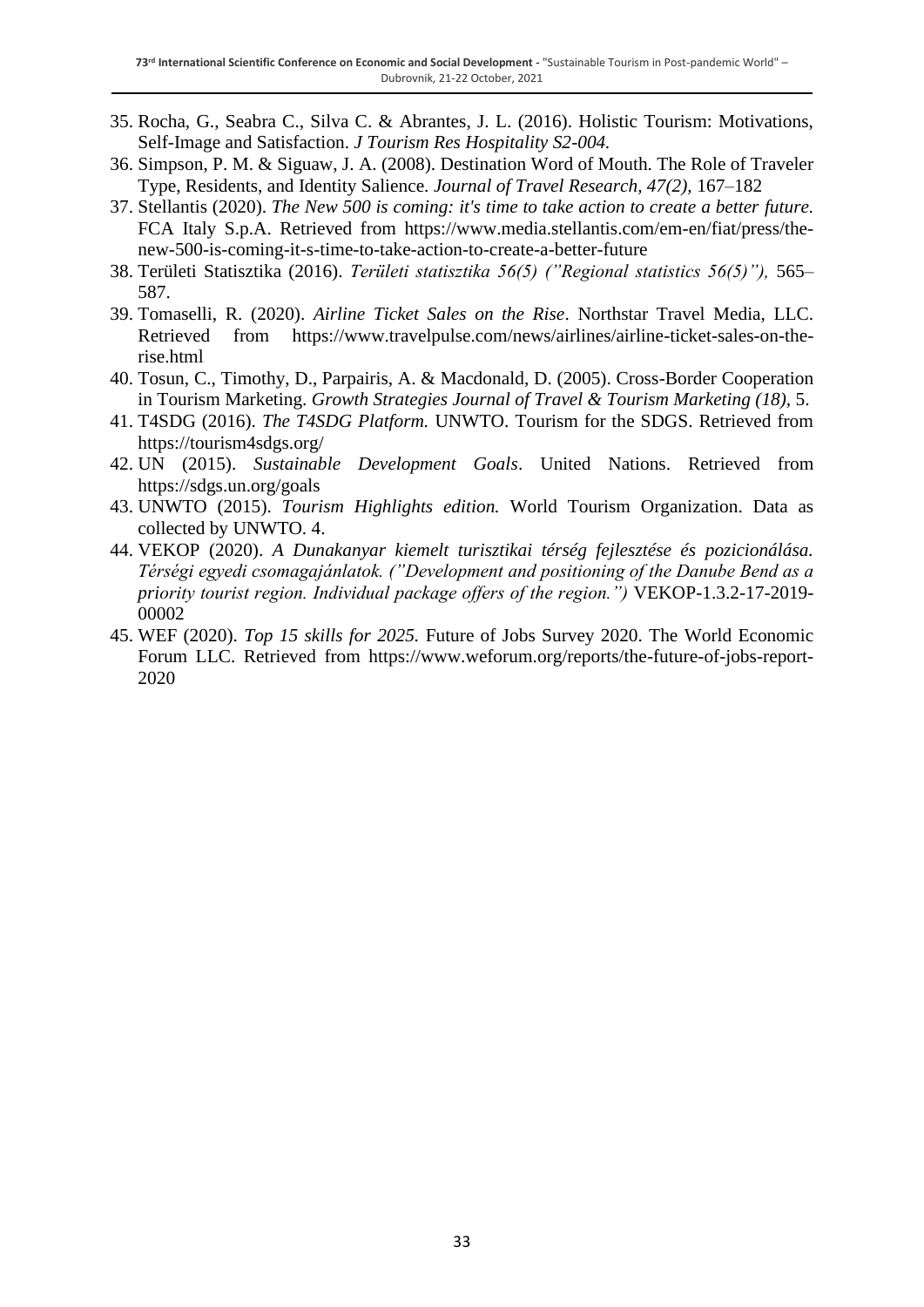#### **Varazdin Development and Entrepreneurship Agency** and **University North** in cooperation with **Faculty of Management University of Warsaw Faculty of Law, Economics and Social Sciences Sale - Mohammed V University in Rabat Polytechnic of Medimurje in Cakovec**



# **Economic and Social Development**

73<sup>rd</sup> International Scientific Conference on Economic and Social Development -"Sustainable Tourism in Post-pandemic World"

# **Book of Proceedings**

Editors: **Zoltan Baracskai, Dijana Vukovic, Jelena Janjusevic**









Dubrovnik, 21-22 October, 2021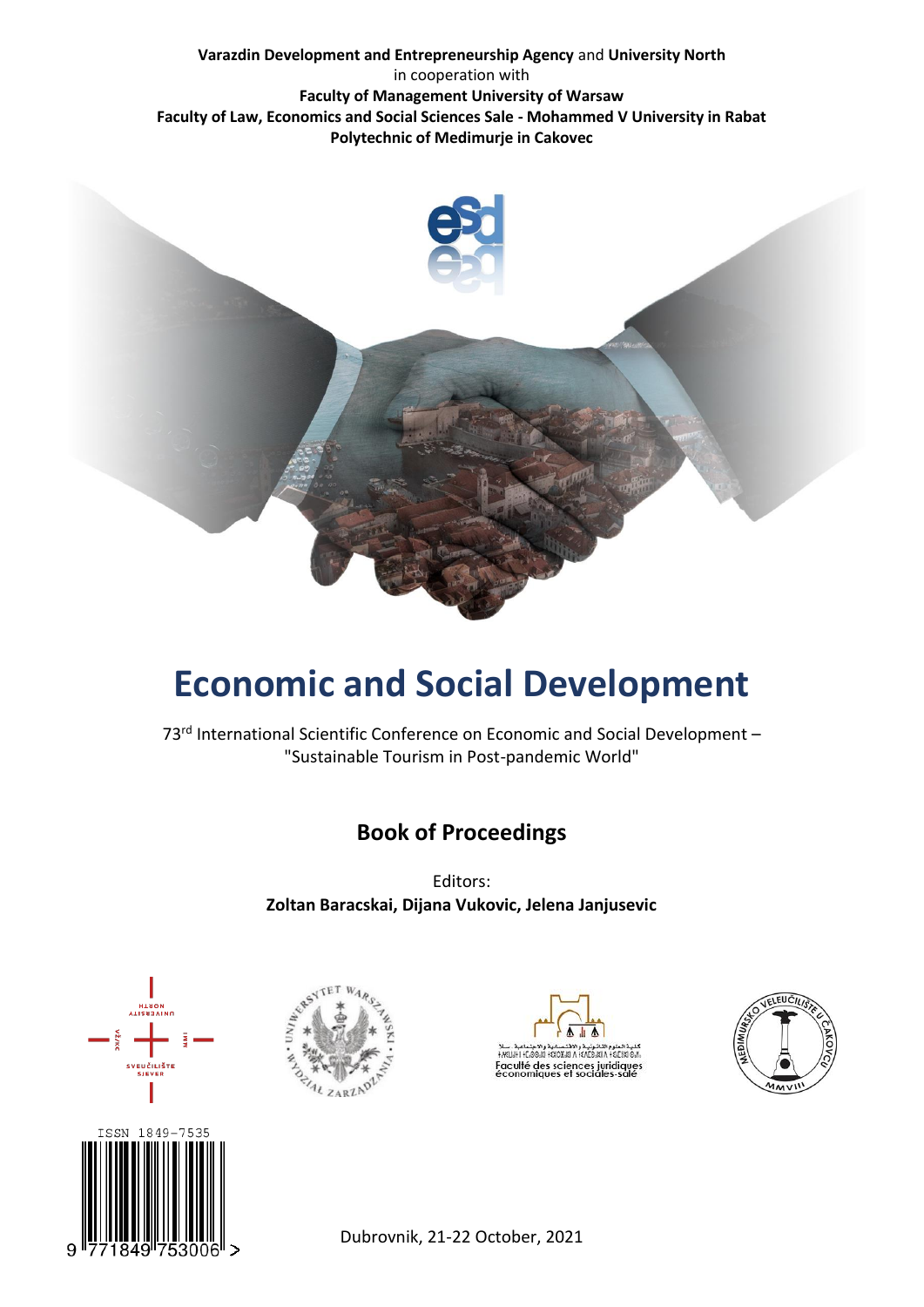**Varazdin Development and Entrepreneurship Agency** and **University North** in cooperation with **Faculty of Management University of Warsaw Faculty of Law, Economics and Social Sciences Sale - Mohammed V University in Rabat Polytechnic of Medimurje in Cakovec**

> Editors: **Zoltan Baracskai, Szechenyi University of Gyor, Hungary Dijana Vukovic, University North, Croatia Jelena Janjusevic, Heriot-Watt University Dubai, United Arab Emirates**

# **Economic and Social Development**

73<sup>rd</sup> International Scientific Conference on Economic and Social Development -"Sustainable Tourism in Post-pandemic World"

**Book of Proceedings**